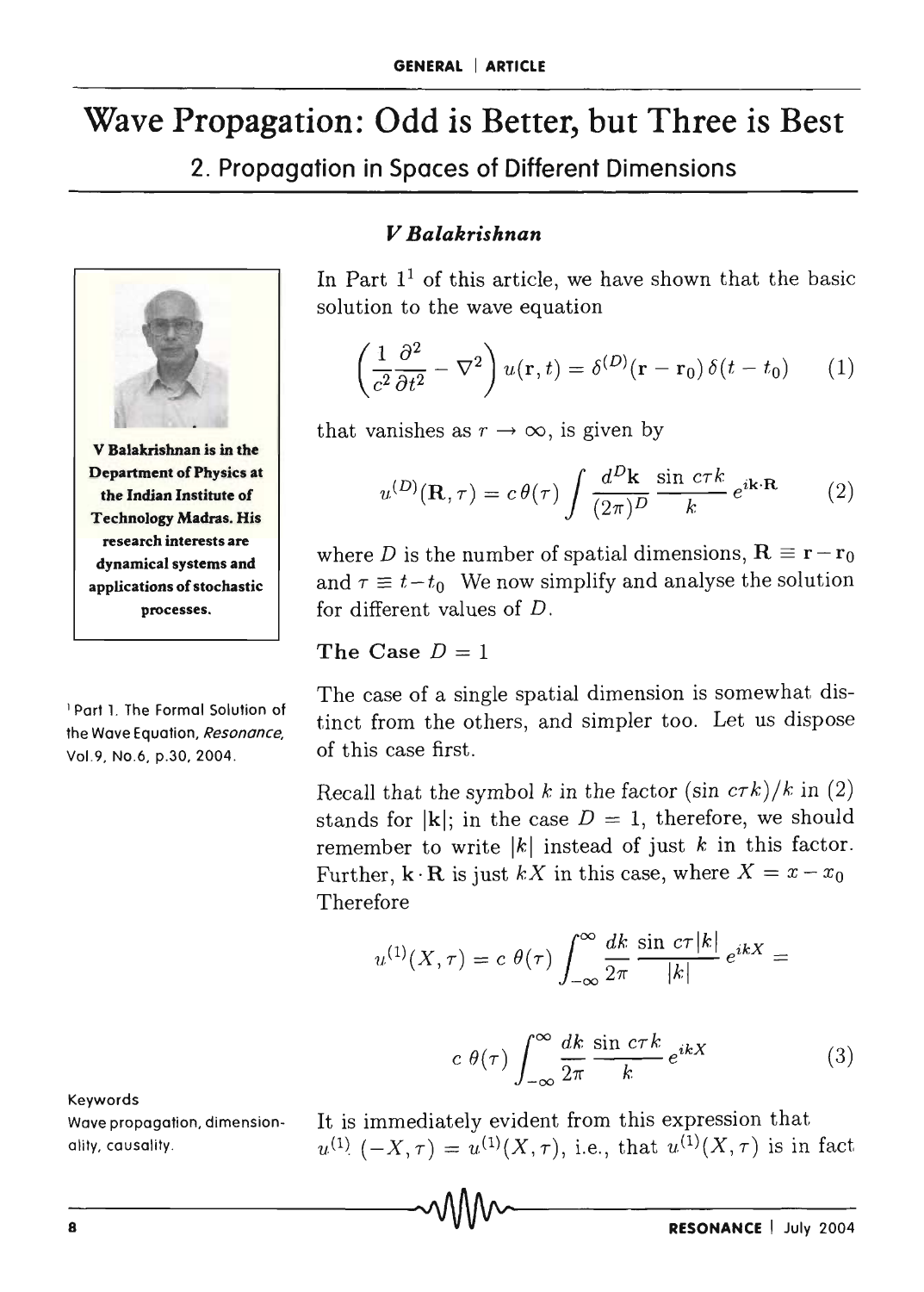a function of |X|. Using  $e^{ikX} = \cos kX + i \sin kX$ , we see that the contribution from the sin  $kX$  term vanishes because the integrand is an odd function of *k.* Thus

$$
u^{(1)}(X,\tau)
$$
  
=  $c \theta(\tau) \int_0^{\infty} \frac{dk}{\pi k} \sin(c\tau k) \cos kX$   
=  $c \theta(\tau) \int_0^{\infty} \frac{dk}{2\pi k} \left( \sin(c\tau + X)k + \sin(c\tau - X)k \right)$   
=  $\frac{c}{4} \theta(\tau) \left( \varepsilon(c\tau + X) + \varepsilon(c\tau - X) \right)$  (4)

In the last equation, we have used the well-known fact that  $\int_{0}^{\infty} dk$  (sin bk)/k =  $(\pi/2)\varepsilon(b)$  for any real number b; here, the symbol  $\varepsilon(b) = \theta(b) - \theta(-b) = +1$  for  $b > 0$ , and  $\varepsilon(b) = -1$  for  $b < 0$ . Simplifying the final expression in  $(4)$ , we find

$$
u^{(1)}(X,\tau) = \frac{c}{2}\theta(\tau)\,\theta(c\tau - |X|) \tag{5}
$$

The second step function ensures that the signal does not reach any point *x* until time  $t_0 + |x - x_0|/c$ , as required by causality. The presence of this step function makes the other step function,  $\theta(\tau)$ , redundant from a physical point of view. However, it is present in the formal mathematical solution for the quantity  $u^{(1)}(X,\tau)$ .

But there is another aspect of the solution which is noteworthy. Although an observer at an arbitrary point *x*  starts receiving the signal at time  $t_0 + |x - x_0|/c$ , he does not receive a *pulsed* signal, even though the sender sent out such a signal. In fact, the signal received *persists*  thereafter for all time, without diminishing in strength! This last feature is peculiar to  $D = 1$ . Let us see what happens in higher dimensions.

The Case  $D=2$ 

Before we discuss the nature of the solution for  $D \geq 2$ , we must note an important feature of  $u^{(D)}(\mathbf{R}, \tau)$ .

In  $D=1$ , an observer does not receive a pulsed signal, even though the sender sent out such a signal. In fact, the signal received persists thereafter for all time, without diminishing in strength!

The signal does not reach any point  $x$  until time  $t_0$  +  $|x-x_0|/c$ , as required by causality.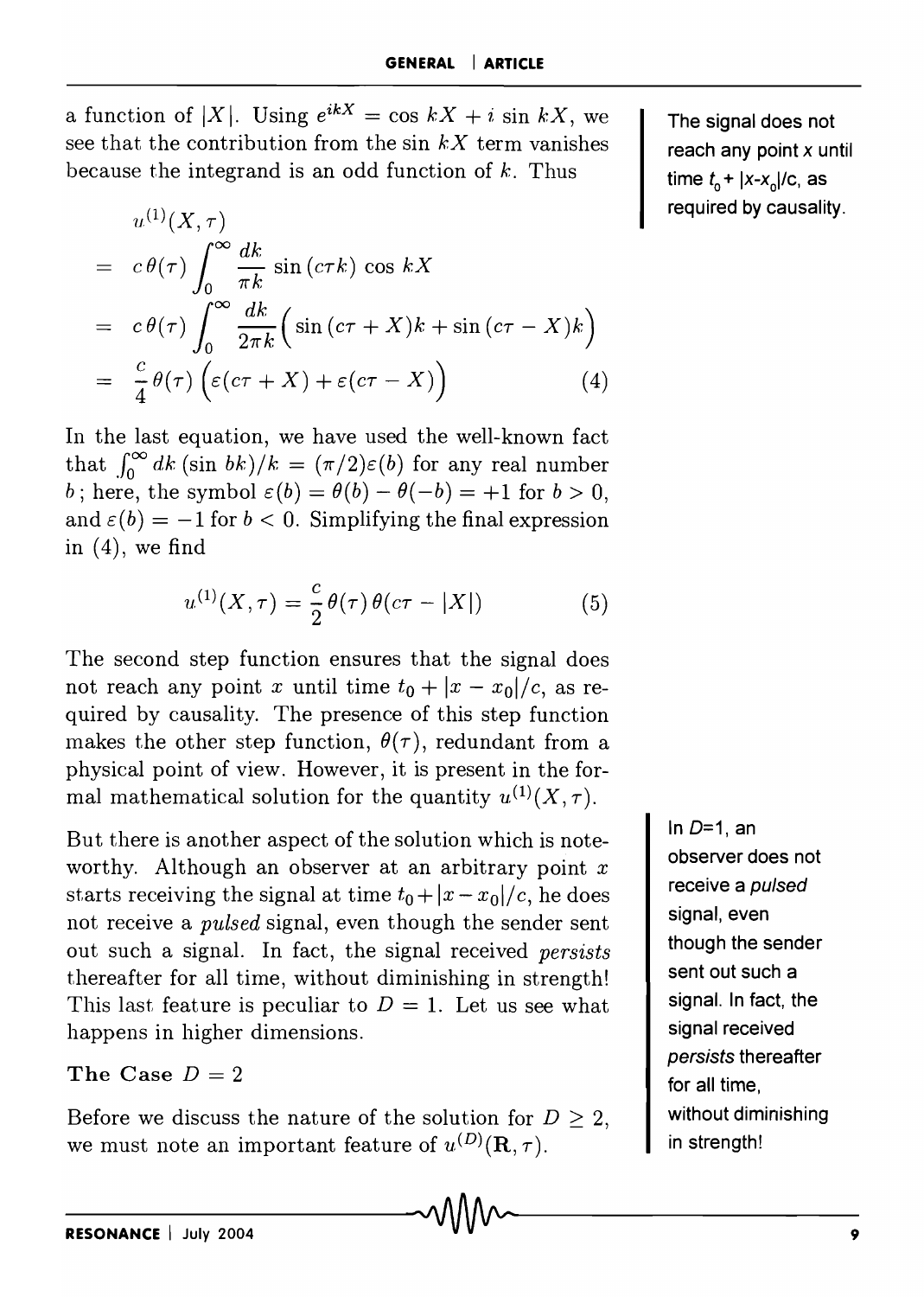In  $D = 2$  again, the signal is no longer a sharply pulsed one; it persists for all  $t > t_0$  + Ir - r<sub>o</sub>l/c, although its strength slowly decays as *t* increases. The expression in (2) is a *scalar*; by this we mean that it is unchanged under rotations of the spatial coordinate axes about the origin. This remains true for all integer values of  $D \geq 2$ .

This assertion may seem to be more-or-Iess obvious, because k R is after all a scalar product of two *D*dimensional vectors. But it must be proved rigorously, which requires a bit of work. We will not do so here, in the interests of brevity, but merely point out that two factors play a role in such a proof. First, the region of integration in  $(2)$  is all of **k**-space, and this is invariant under rotations of the coordinate axes in that space. Second, the volume element  $d^{(D)}\mathbf{k}$  is also similarly unchanged under rotations of the axes.

As a result of this rotational invariance,  $u^{(D)}(\mathbf{R}, \tau)$  is actually a function of R and  $\tau$  (where  $R \equiv |\mathbf{R}|$ , as already defined). The consequence of this is that we can choose the orientation of the axes in k-space according to our convenience, without affecting the result.

Turning now to the  $D = 2$  case, it is evidently most convenient to work in plane polar coordinates, choosing the  $k_1$ -axis along the vector **R**. Then

$$
u^{(2)}(R,\tau) = c \theta(\tau) \int_0^\infty \frac{k \, dk}{(2\pi)^2} \frac{\sin c\tau k}{k} \int_0^{2\pi} d\varphi \, e^{ikR \cos \varphi}
$$
  
=  $c \theta(\tau) \int_0^\infty \frac{dk}{2\pi} \sin (c\tau k) J_0(kR)$  (6)

where  $J_0(kR)$  is the Bessel function of order 0. The final integral over *k* is again a known integral, equal to  $(c^2\tau^2 - R^2)^{-1/2}$  provided  $c^2\tau^2 > R^2$ , and zero otherwise. Since we are concerned here with the physical region in which both  $\tau$  and  $R$  are non-negative, our solution reads

$$
u^{(2)}(R,\tau) = \frac{c \ \theta(\tau)}{2\pi} \frac{\theta(c\tau - R)}{\sqrt{c^2 \tau^2 - R^2}}\tag{7}
$$

The signal thus reaches any point **r** only at time  $t_0$  +  $|\mathbf{r} - \mathbf{r}_0|/c$ , in accordance with causality and the finite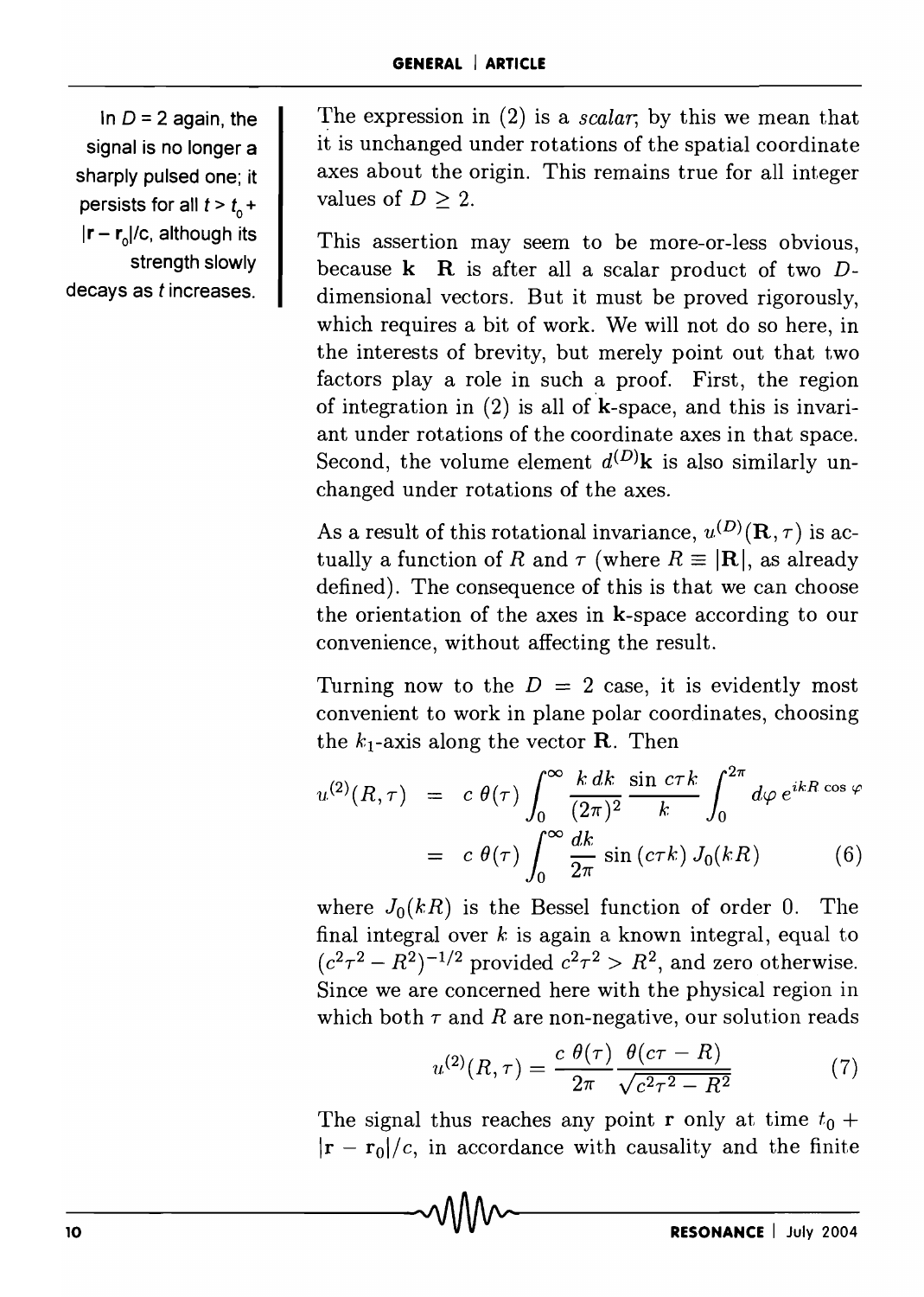velocity of propagation of the disturbance. But once again, the signal is no longer a sharply pulsed one; it persists for all  $t > t_0 + |\mathbf{r} - \mathbf{r}_0|/c$ , although its strength slowly decays as  $t$  increases, like  $1/t$  at very long times.

### The Case  $D = 3$

Something entirely different happens in three-dimensional space. We have

we have  

$$
u^{(3)}(R,\tau) = c \theta(\tau) \int \frac{d^3 \mathbf{k}}{(2\pi)^3} \frac{\sin c \tau k}{k} e^{i\mathbf{k} \cdot \mathbf{R}}
$$
(8)

Rotational invariance is now exploited; we use spherical polar coordinates  $(k, \theta, \varphi)$  in k-space, and, moreover, *choose the polar axis along the vector* R. This immediately enables us to carry out the integration over the azimuthal angle  $\varphi$ , obtaining a factor  $2\pi$ . It is useful to write out the subsequent steps in this instance, because they (or their variants) appear in more than one context in physical applications.

$$
u^{(3)}(R,\tau)
$$
\n
$$
= \frac{c \theta(\tau)}{(2\pi)^2} \int_0^\infty dk \, k^2 \frac{\sin c\tau k}{k} \int_{-1}^1 d(\cos \theta) \, e^{ikR \cos \theta}
$$
\n
$$
= \frac{2c \theta(\tau)}{(2\pi)^2 R} \int_0^\infty dk \, \sin(c\tau k) \, \sin(kR)
$$
\n
$$
= \frac{c \theta(\tau)}{(2\pi)^2 R} \int_0^\infty dk \, \left( \cos(c\tau - R)k - \cos(c\tau + R)k \right)
$$
\n
$$
= \frac{c \theta(\tau)}{2(2\pi)^2 R} \int_{-\infty}^\infty dk \, \left( \cos(c\tau - R)k - \cos(c\tau + R)k \right)
$$
\n
$$
= \frac{c \theta(\tau)}{2(2\pi)^2 R} \operatorname{Re} \int_{-\infty}^\infty dk \, \left( e^{i(c\tau - R)k} - e^{i(c\tau + R)k} \right)
$$
\n
$$
= \frac{c \theta(\tau)}{4\pi R} \operatorname{Re} \left( \delta(c\tau - R) - \delta(c\tau + R) \right). \tag{9}
$$

But the delta functions are real quantities. And once again, we are interested in the region in which both  $\tau$ and *R* are non-negative. The solution therefore reduces

In 0=3, almost miraculously, the signal is also a delta function pulse that reaches (and passes) an observer at any point r at precisely the instant  $t_0 + |r - r_0|/c$ . There is no aftereffect that lingers on.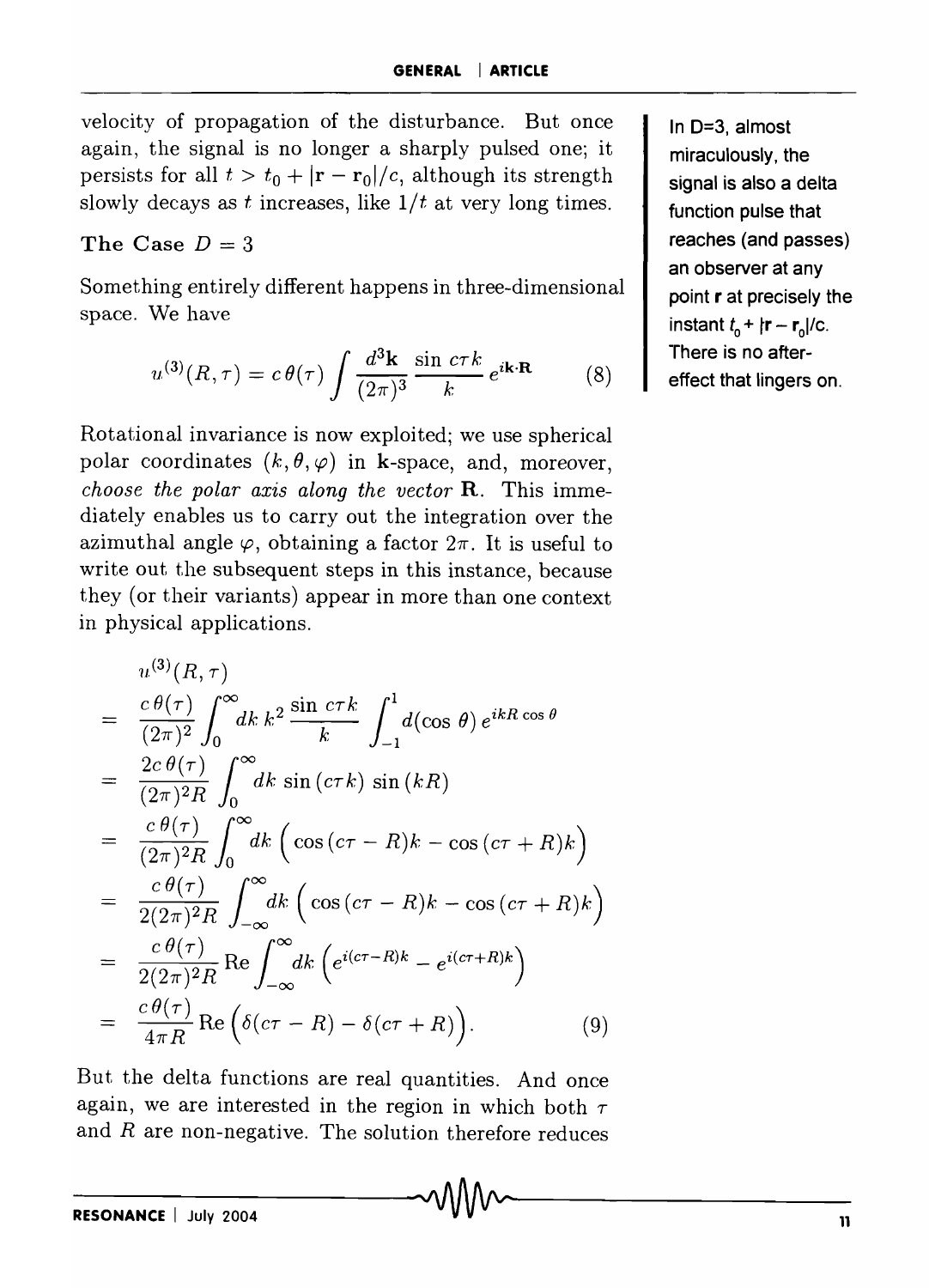The propagation of sharp signals is possible in all odddimensional spaces with  $D \geq 3$ , while it fails for all even values of D.

to

$$
u^{(3)}(R,\tau) = \frac{c \theta(\tau) \,\delta(c\tau - R)}{4\pi R} = \frac{\theta(\tau) \,\delta(\tau - R/c)}{4\pi R} \tag{10}
$$

Thus, almost miraculously, the signal is also a delta function pulse that reaches (and passes) an observer at any point **r** at precisely the instant  $t_0 + |\mathbf{r} - \mathbf{r}_0|/c$ . There is no after-effect that lingers on, in stark contrast to the situation in  $D = 1$  and  $D = 2$ .

The amplitude of the pulse drops with distance like  $1/R$ , exactly the way the Coulomb potential does. In fact, this is yet another unique feature of the solution in  $D =$ 3. Formally, if the limit  $c \to \infty$  is taken in (1), the wave operator reduces to the negative of the Laplacian operator. We might therefore expect the solution for  $u(\mathbf{r}, t)$ to reduce to the corresponding Green function for  $-\nabla^2$ . In three dimensions, this is precisely  $1/(4\pi R)$ . This fact is very familiar to us from electrostatics. The potential  $\phi(\mathbf{r})$  due to a point charge q located at  $\mathbf{r}_0$  satisfies the equation  $-\nabla^2\phi(\mathbf{r}) = \rho(\mathbf{r})/\epsilon_0 = (q/\epsilon_0) \delta^{(3)}(\mathbf{r} - \mathbf{r}_0).$ With the boundary condition  $\phi \to 0$  as  $r \to \infty$ , the solution to this equation is just Coulomb's Law, namely,  $\phi(\mathbf{r}) = -q/(4\pi\epsilon_0 R)$ , where  $R = |\mathbf{r} - \mathbf{r}_0|$ . This reduction of the solution of the inhomogeneous wave equation to that of Poisson's equation in the limit  $c \to \infty$  does not occur in  $D = 1$  or  $D = 2$ .

## Dimensions  $D > 3$

Now that we have appreciated a very important feature of three-dimensional space that is absent in one- and two-dimensional spaces, it is natural to ask if this feature is unique to  $D = 3$ . Surprisingly, it is not; the propagation of sharp signals is possible in all  $\alpha d\alpha$ -dimensional spaces with  $D \geq 3$ , while it fails for all *even* values of D. In other words, the signal received at any point r lingers on for all  $t > t_0 + |\mathbf{r} - \mathbf{r}_0|/c$  in  $D = 2, 4$ , while it is sharply pulsed, arriving and passing on at time  $t_0 + |\mathbf{r} - \mathbf{r}_0|/c$  with no after-effect, in  $D = 3, 5$ ,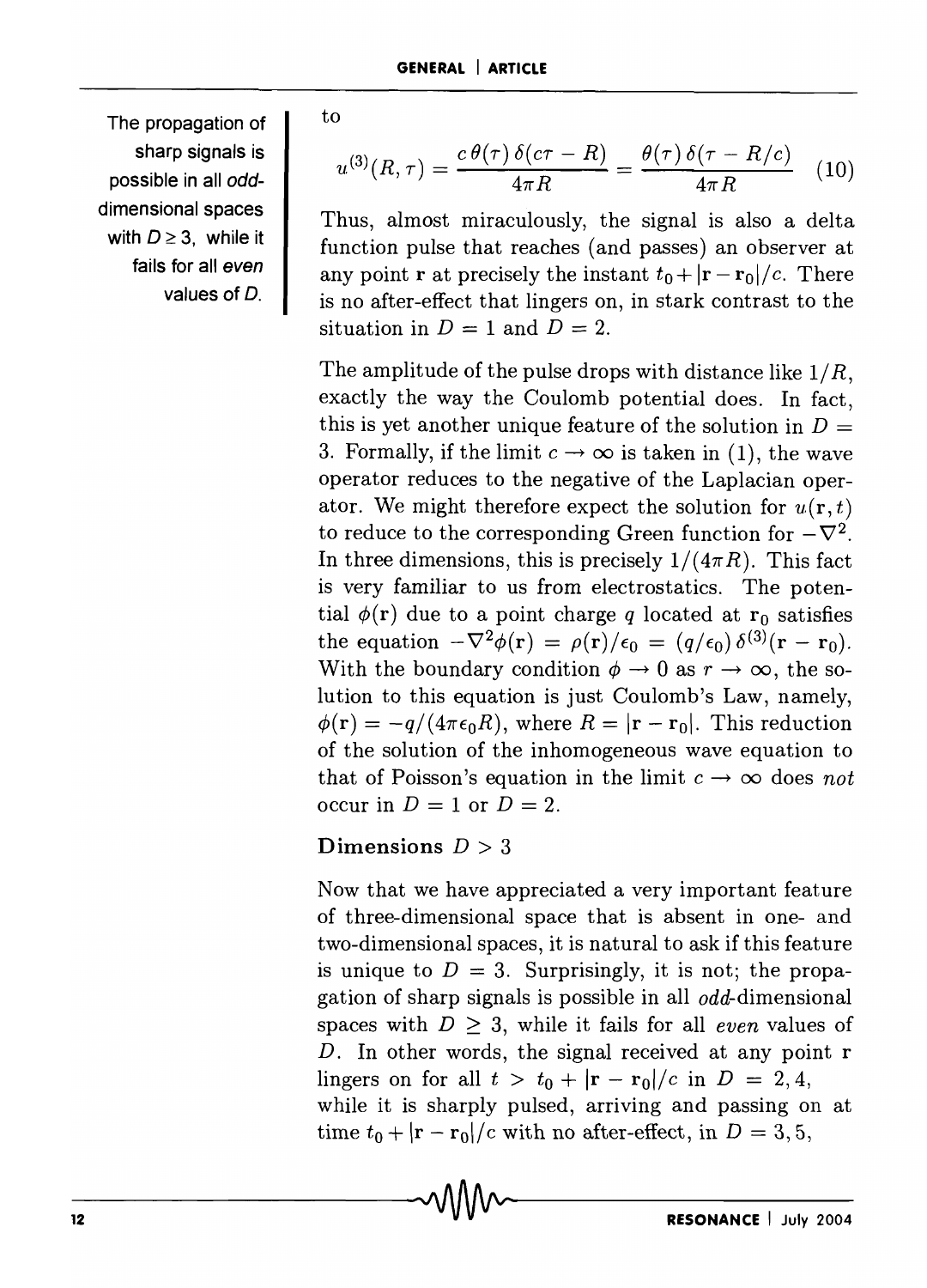There is, however, one feature that is absolutely *unique*  to  $D = 3$ : this is the only case in which the original 8-function pulse is transmitted without any *distortion,*  namely, as a  $\delta$ -function pulse.

One way to establish these results is to start with (2), and to use hyperspherical coordinates in D dimensions. Then  $\mathbf{k} = (k, \theta_1, \theta_2, \dots, \theta_{D-2}, \varphi)$ , where  $0 \leq k < \infty$  $0 \le \theta_i \le \pi$   $0 \le \varphi \le 2\pi$ . Once again, we may choose the  $k_1$  axis to lie along the vector **R**, which permits us to carry out the integrations over  $\theta_2$ ,  $\theta_{D-2}$  and  $\varphi$ . The result is

$$
u^{(D)}(R,\tau) = (\text{const.}) \,\theta(\tau) \int_0^\infty dk \, k^{D-2} \sin(c\tau k).
$$

$$
\int_0^{\pi} d\theta_1 (\sin \theta_1)^{D-2} e^{ikR \cos \theta_1}, \tag{11}
$$

where the constant depends on  $D$ . Clearly, this is a laborious method of finding  $u^{(D)}(R, \tau)$ , especially as the integrations over  $\theta_1$  and *k* have yet to be carried out.

There is a more elegant and powerful way to solve the problem. This is based on the *relativistic invariance* of the wave operator and the solution sought. A detailed account of this would take us too far afield. We therefore restrict ourselves to a short description of this approach, to get some feel for the underlying 'mechanism' responsible for the basic difference between the cases of even and odd *D.* Our discussion will not be fully rigorous, as we shall not pay attention to certain technical details that warrant a more careful examination.

The operator  $(1/c^2) \partial^2/\partial t^2 - \nabla^2$  can be verified to be unchanged in form ('invariant') under Lorentz transformations in  $(D + 1)$ -dimensional space-time. As a consequence of this invariance, the specific solution we seek can also be shown to be Lorentz-invariant. In the present context, this means that we can always evaluate  $D = 3$  is the only case in which the original  $\delta$ -function pulse is transmitted without any distortion. namely, as a  $\delta$ function pulse.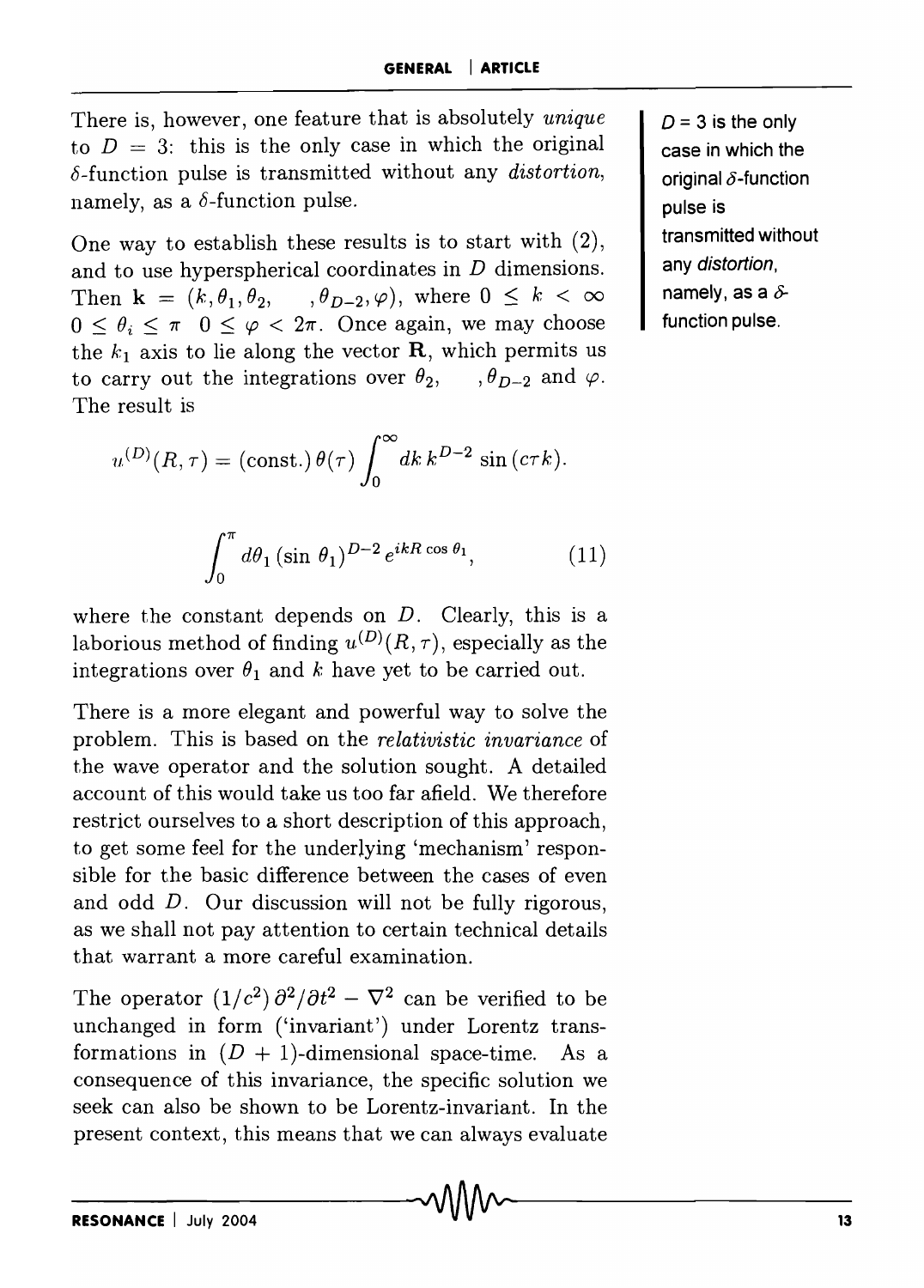the integrals involved in (2) by first transforming to an inertial frame in which the four-vector  $(c\tau, \mathbf{R})$  has only a time-like component, i.e., it is of the form  $(c\tau', 0)$ , where  $c^2\tau^2 - R^2 = c^2\tau^2$  [This can only be done for a so-called *time-like* four vector, i.e., one for which  $c^2\tau^2 - R^2 > 0$ . It cannot be done for a light-like four-vector  $(c^2\tau^2 - R^2 = 0)$ or a space-like four-vector  $(c^2\tau^2 - R^2 < 0)$ . This is the technical point we slur over, with the remark 'that our conclusions will not be affected by it.] After the integrals required are evaluated, we can transform back to the original frame by replacing  $c\tau'$  with  $(c^2\tau^2 - R^2)^{1/2}$ . We must also mention that  $\tau > 0$  implies  $\tau' > 0$ , because the sign of the time component of a four-vector remains unchanged under the set of Lorentz transformations with which we are concerned.<sup>2</sup> Denoting the corresponding signal by  $u^{(D)}(\tau')$ , we have

$$
u^{(D)}(\tau') = c \theta(\tau') \int \frac{d^D \mathbf{k}}{(2\pi)^D} \frac{\sin c \tau' k}{k}
$$

$$
= (\text{const.}) \,\theta(\tau') \int_0^\infty dk \, k^{D-2} \sin\left(c\tau' k\right) \qquad (12)
$$

on carrying out all the angular integrals in D-dimensional space. The constant on the RHS in the last equation depends on D. This representation shows us, in very clear fashion, how the cases of odd and even D differ from each other. When  $D$  is odd, the integrand is an even function of  $k$ , and hence the integral can be converted to one that runs from  $-\infty$  to  $\infty$ . The result can then be shown to be essentially a derivative of a certain order of the delta function  $\delta(c^2\tau^2)$ , i.e., a sharply pulsed signal. (The order of the derivative increases with *D.)* On the other hand, when  $D$  is even, this cannot be done, and the integral leads to an *extended* function of  $c^2 \tau^2$  This dissection lays bare the precise mathematical distinction that lies at the root of the physical differences in signal propagation in odd and even dimensional spaces, respectively. In fact, the formal solution for  $u^{(D)}(\tau')$  can be

2 Once again, this is only true for a time-like or light-like fourvector, but not a space-like one.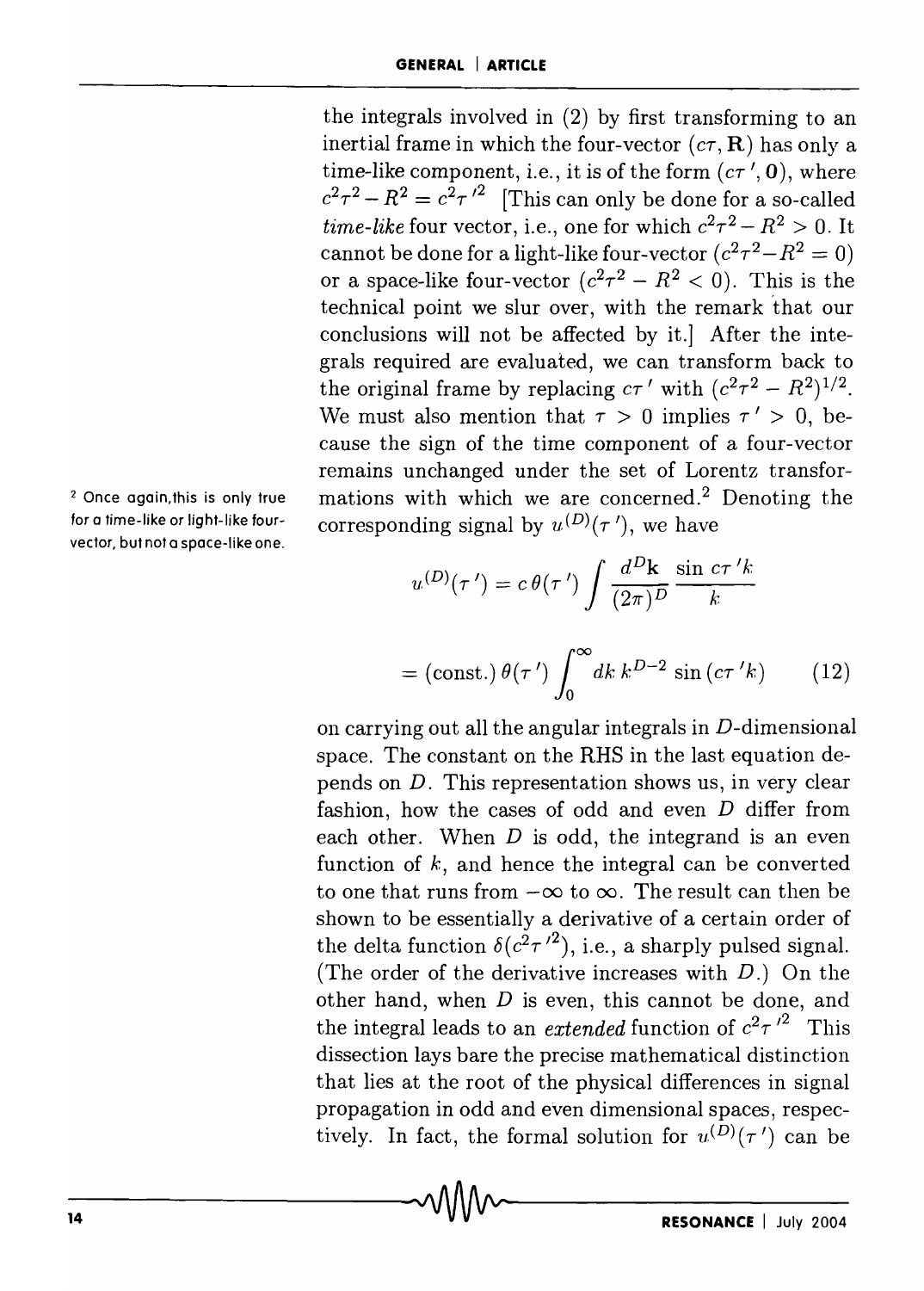shown to be essentially the derivative of order  $(D-3)/2$ of  $\delta(c^2\tau^2)$  in *all* cases. When *D* is even, this solution is a so-called *fractional derivative,* which is a non-local  $object - in physical terms, an extended function.$ 

The form of the result in (12) suggests even more. Since the second derivative of the sine function is again a sine function (apart from a minus sign), it follows that the solution in  $(D + 2)$  spatial dimensions can be obtained from that in *D* space dimensions by a simple trick. We find

$$
u^{(D+2)}(\tau') = -\frac{1}{2\pi c^2 D} \frac{\partial^2 u^{(D)}(\tau')}{\partial \tau'^2}
$$
(13)

This shows how the solutions in  $D = 5, 7$ , can be generated from that in  $D = 3$ , while those in  $D = 4, 6$ , can be generated from that in  $D = 2$ . The detailed working out of these solutions is left to the interested reader.

A final remark, before we pass on to more general considerations. How widely applicable are the conclusions at which we have arrived? Basically, there are two important additional aspects of wave or signal propagation that can be adjusted so as to modify the basic result. The first is *dispersion.* Sinusoidal waves of different wavelengths will, in general, propagate with different speeds in a medium. The precise manner in which the frequency and wavelength of waves in a medium are related to each other is called a dispersion relation. Such relations can be quite complicated. The second aspect is *nonlinearity.* The simple wave equation (1) that we have used, is *linear* in u. On the other hand, physical situations often call for nonlinear equations. The interplay between dispersion and nonlinearity can be extremely intricate and interesting, and a vast variety of new phenomena can arise as a result. Among these are the so-called solitary waves and propagating solitons, which represent very robust pulsed disturbances.

The solutions in  $D = 5, 7, ...$  can be generated from that in  $D=3$ , while those in  $D = 4.6...$  can be generated from that in  $D=2$ .

The interplay between dispersion and nonlinearity can be extremely intricate and interesting, and a vast variety of new phenomena can arise as a result, such as propagating solutions.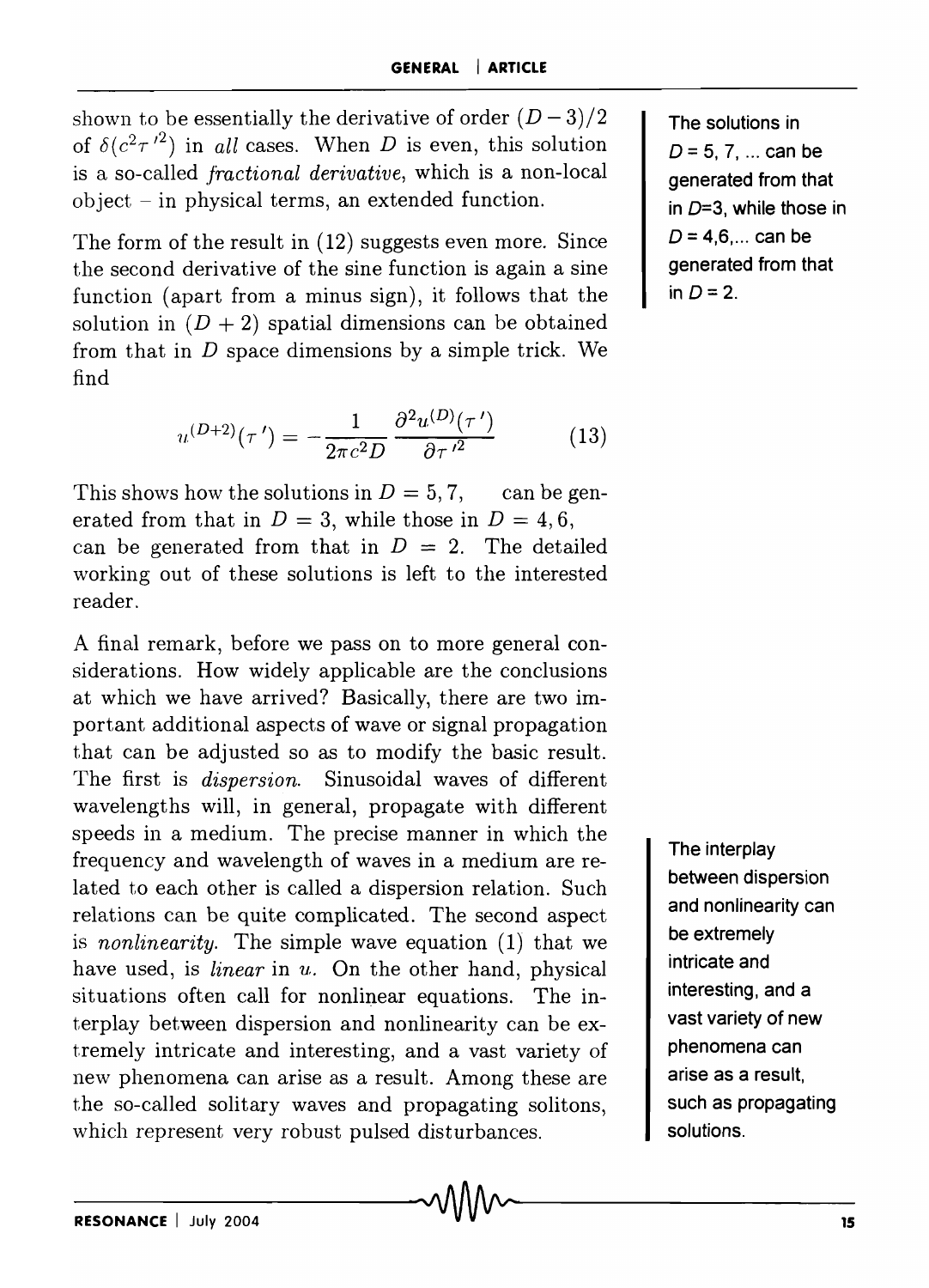## Suggested Reading

- [1] G Barton, *Elements of Green'sFunctions andPropagation- Potentials, Diffusion and Waves,* Clarendon Press, Oxford, 1989.
- [2] R Courant and D Hilbert, *Methods of Mathematical Physics,* Vol. 2, Interscience, New York, 1962.
- [3] P R Garabedian, *Partial Differential Equations,*  Wiley, New York, 1964.
- [ 4] G B Whitham, *Linear and Nonlinear Waves,* Wiley, New York, 1999.

### General Remarks on Dimensionality

Is there anything else special about three-dimensional space that is not shared by a space of any other dimensionality? Again, answers can be given at many levels. An important observation is that it is only in  $D = 3$  that the cross product of two vectors is again a vector. For, it is only in  $D = 3$  that the number of mutually perpendicular planes spanning the space is equal to the number of Cartesian coordinate axes, 3 being the only nonzero solution of the equation  ${}^D C_2 \equiv D(D-1)/2 = D$ . Though these statements appear to be simple, they have profound consequences.

At a slightly more sophisticated level, we may make the following general, if rather loose, statement: oneor two-dimensional space is, in some sense, too 'simple' for anything too complicated to be possible; on the other hand, four- or higher-dimensional space is again too 'roomy' for anything very complicated to occur. (In even more loose terms, this 'roominess' permits the un*doing* of complications like knots, for instance.) This leaves  $D = 3$  as the most 'interesting' number of dimensions. Once again, we refrain from further elaboration.

Finally, we must recognize that our sensory organs and the information processing hardware and software in our brains are designed so specifically for  $(3+1)$ -dimensional space-time, that we literally take this dimensionality to be a fundamental and 'self-evident' fact of nature. In actuality, however, there are very deep unanswered questions about the nature of space and time. These questions are connected to questions about quantum .mechanics, general relativity and the origin of the universe. We do not know for sure whether, at the very smallest time scales and length scales, the number of space dimensions is three or more; or whether space-time coordinates must be supplemented with certain other kinds of variables to specify a point in the 'true' arena in which